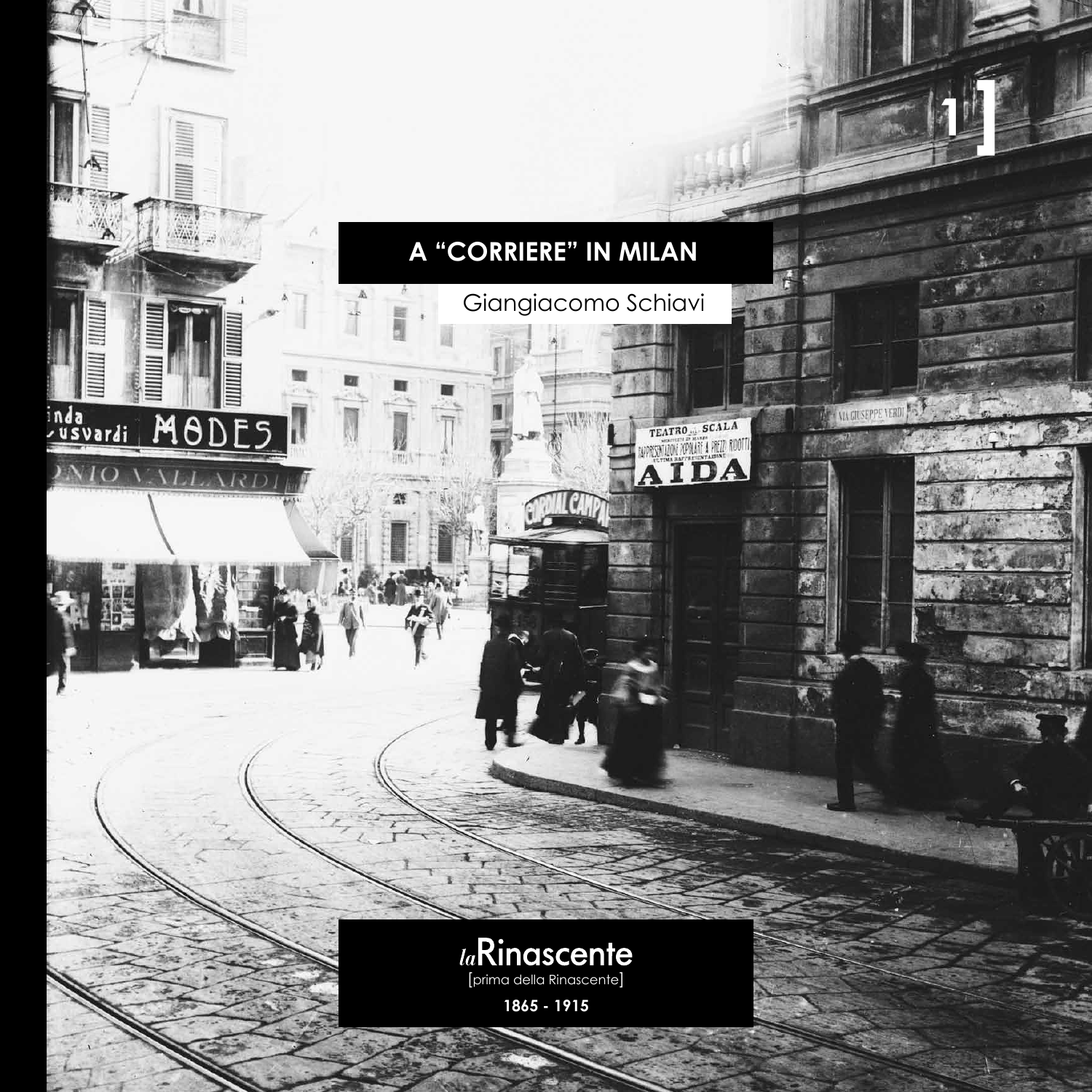The *Bottiglieria del Leone* for pre-dinner drinks. The *Tre Marie* patisserie for afternoon coffee. Then the Galleria where the dishevelled, stumbling bohemian prowled around the Savini and the *risotto al salto* just to admire oneself in the shop windows, tripping over the girls that celebrated their eighteenth birthdays with dreams of love: might these be the so-called *"gagarelle del Biffi Scala"* from the folk song? At that time, you went into the *Magazzini Bocconi* from what the Milanese called in short

'il Corso' or from the corner of Santa Radegonda and sometimes you would stop to examine the outfits, bowler hats, canes with ivory handles, sandalwood and violet perfumes, quirky exceptions to general hustle and bustle of both the middle and working classes.

There was a lot to write about and everything was noted down in the jotter by the re-

porter the 'Corriere' had sent to breathe in the air of Milan, that same Milan that smelt of hay and dung, with the carriages that weaved their way through the streets of the centre just like in the paintings by Novello, the aroma of mocha and the large slabs of ice destined for the Campari or Camparino, where the splash of soda water announced the clattering of bottles and glasses. He was looking for that vitality springing from passion, that special frisson which you could inhale in the "città più città d'Italia" [the 'citiest' of cities in Italy], to quote Giovanni Verga, a country that had been unified on paper, filled with vibrancy and tensions, that saw in Piazza Duomo the crossroads that would lead to an imaginable ever better future.

He had to be precise, scrupulous and meticulous because this was the task and because the chief editor of the 'Corriere', the newspaper that would lead the way of journalism, that Mr Torelli Viollier – Neapolitan, supporter of Garibaldi and idealist – was very demanding with the others and him-

> self: "The public buy the paper to be informed and so it's the journalist duty not to keep quite about anything". He objectively and independently measured how much they were set apart from the competition, 'Il Secolo' and 'La Perseveranza', their names bellowed in the piazza among the crowds out shopping and the chatter at the bars, while Italy did not

![](_page_1_Picture_7.jpeg)

"Corriere della Sera" headquarter, via Solferino

want to be that petty Italy anymore and becoming more aware of the teeter-totter of Roman politics: Minghetti and De Pretis, right and left. But nothing ever changed.

Everything seemed to flourish in Milan between the nineteenth and twentieth century; with no more ground rents and rentiers, progress required investments and wealth needed to be manufactured: that is why Edison and Pirelli, Falck and Breda, the big banks and the commercial warehouses sprang up. There was the Polytechnic, and literary clubs